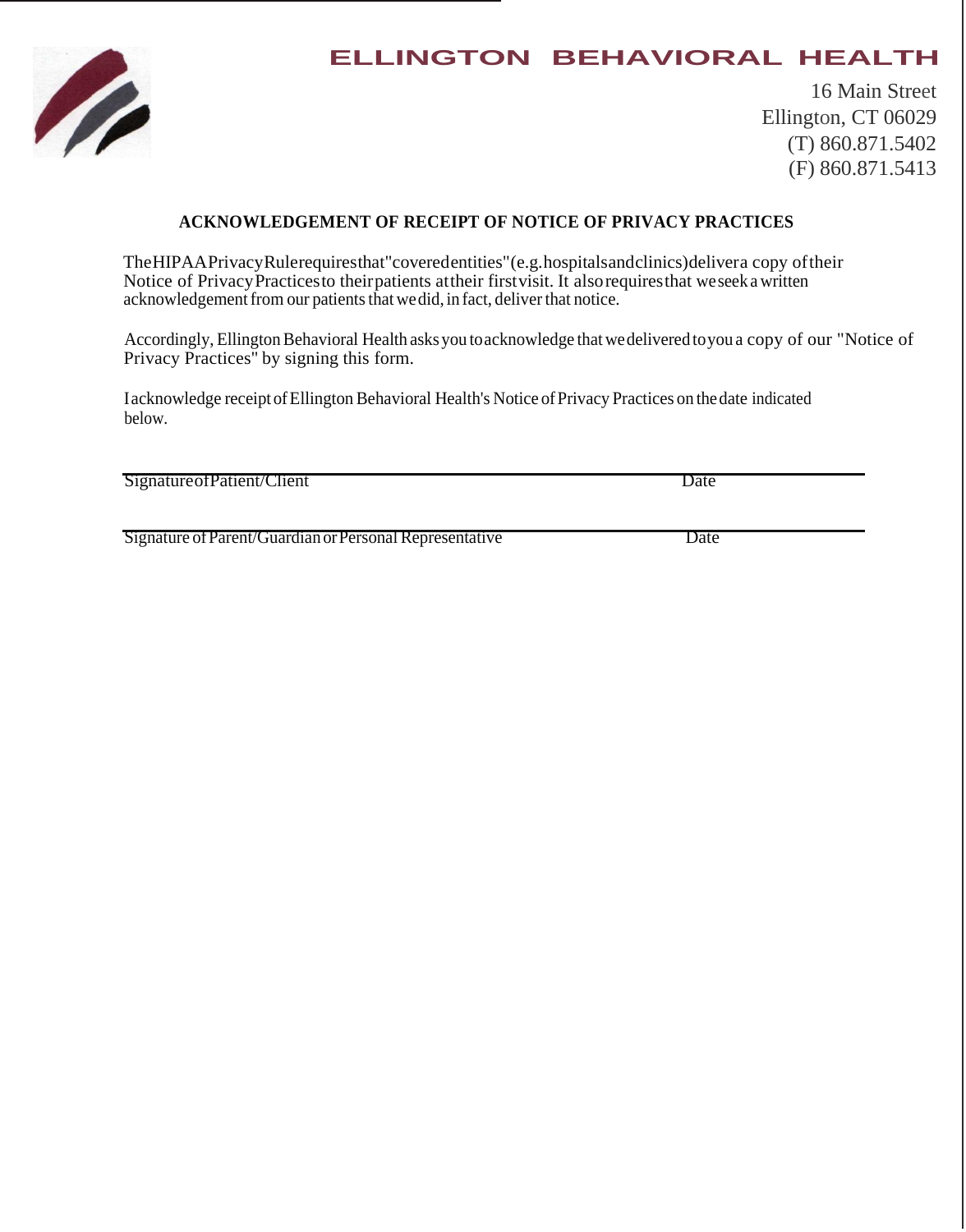## **Ellington Behavioral Health** 16 Main Street, Ellington, CT 06029 Phone: 860-871-5402 Fax: 860-871-5413

## **NOTICE OF PRIVACY PRACTICES**

This notice describes how medical information about you may be used and disclosed, and how you can get access to this information.

Our**Responsibilities:**Weareprovidingyouwiththis*NoticeofourPrivacyPolicy* inaccordancewiththe*HealthInsurance PortabilityandAccountability Act(HIPAA)PrivacyRule,whichtookeffectonApril14,2003,andtheSecurityRule,which tookeffectMarch1,2014.ThisAct regulateshow we use and discloseyourprotectedhealthInformation(PHI).Your PHIIis personalinformation that concernsyourpast, present or futurephysicalandmental health condition and related health care services.* This notice explains yourright toaccess andcontrol yourPHI.We.,. arerequiredbylawtomaintain theprivacyofPHIandto provideyouwithnoticeofourlegaldutiesandprivacy practiceswithrespecttoPHI.Weare requiredto abide by the termsof this Notice of PrivacyPractices. We reservethe rightto change theterms of ourNoticeof Privacy Practices atany time. AnynewNoticeofPrivacyPracticeswillbeeffective forallPHIthatwe maintainatthattime.Wewill provide youwithacopy ofthe revisedNoticeofPrivacyPractices.

How We May Use & Disclose Health Information About You: The following categories describe different ways that we use your health information within Ellington BehavioralHealthand discloseyour healthinformationto personsand entities outsideof EllingtonBehavioralHealth. Each descriptionisacategory ofuses ordisclosure.We havenotlistedevery use or disclosure withinthecategories,butallpermittedusesanddisclosureswillfallwithinoneofthefollowingcategories.

WithYourWrittenAcknowledgement ofOurInformationPrivacyPractice is in compliancewiththefederal Health Insurance Portability and Accountability Act (HIPAA), we will obtain in writing your acknowledgement of receipt of our Notice of PrivacyPracticeswhenyoufirstvisitEllingtonBehavioralHealth. TheNoticeofPrivacyPracticeandtheAcknowledgment of ReceiptarenecessarytoallowustouseyourhealthinformationwithinEllington BehavioralHealthand to discloseyour health information outside of Ellington Behavioral Health.

*TREATMENT:* YourPHImaybeusedanddisclosedtothosewhoareinvolvedinyourcareforthepurposeof providing, coordinating, ormanaging your health care treatment and related services our practice.For example:Information obtained froma nurse, physician,or othermember of your healthcare treatment teamwill be recordedin yourrecord and usedtodetermine the course of treatment for you. This includes consultation with clinical supervisors or other treatment team members. We may disclose PHI to any other consultant or health care provider only with your authorization.

*PAYMENT:*WemayuseanddisclosePHIsothatwecanreceivepaymentfromyou,aninsurancecompanyorathirdparty,for the services we have provided to you. For example, we may need to give your health plan information about treatment that you received fromussoyourhealthplanwillpayforthetreatmentprovided.Wemayalsotellyourhealthaboutatreatmentthatyou are going to receive in order to obtain prior approval for the service. The information disclosed would be limited to the nature of services provided, the dates of services, the amount due and other relevant financial information. If it becomes necessary to use collection processes due to lack of payment for services, we will only disclose the minimum amount of PHI necessary for purposes of collection.

*OPERATIONS:* We may use your PHI to carry out other operations of our medical practice. Our practice may share minimal PHI with business associates that perform services for us. Our business associates are pledged to safeguard your privacy.

Reminders or Treatment Options: We may contact you to remind you of your next appointment.We may provideinformation to you about treatment alternatives or other health-related services that may be of interest.

With Your Specific Written Authorization: Other uses and disclosures ofhealthinformation not covered by this notice or the laws that apply to us will be made only with your written permission (called "authorization). If you authorize us to use or disclose health information about you, you may revoke that authorization in writing at any time. If you revoke your authorization, we will nolonger useordisclosehealthinformationaboutyouforthereasonscoveredbyyourwrittenauthorization.Youunderstand thatweare unable totake back any disclosures wehave alreadymade with your permission, and that we are required to retain our records of the care that we providedto you. Some typicaldisclosuresthatrequire your authorizationare asfollows:

*DRUGANDALCOHOLABUSE:* Wewilldisclose drugandalcoholtreatmentinformationabout youonlyinaccordance withthe federal PrivacyAct.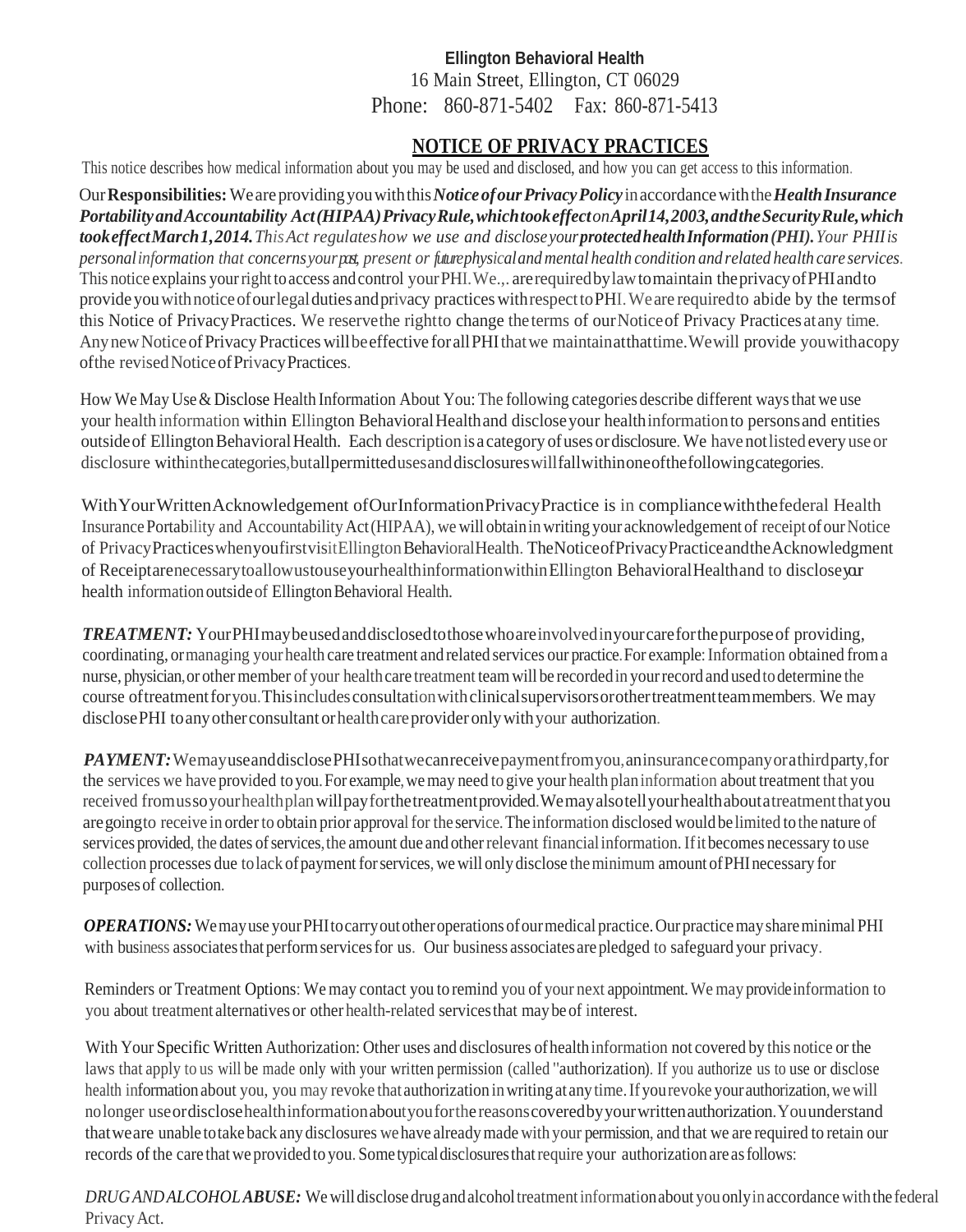In general, the Privacy Act requires your written authorization for such disclosures